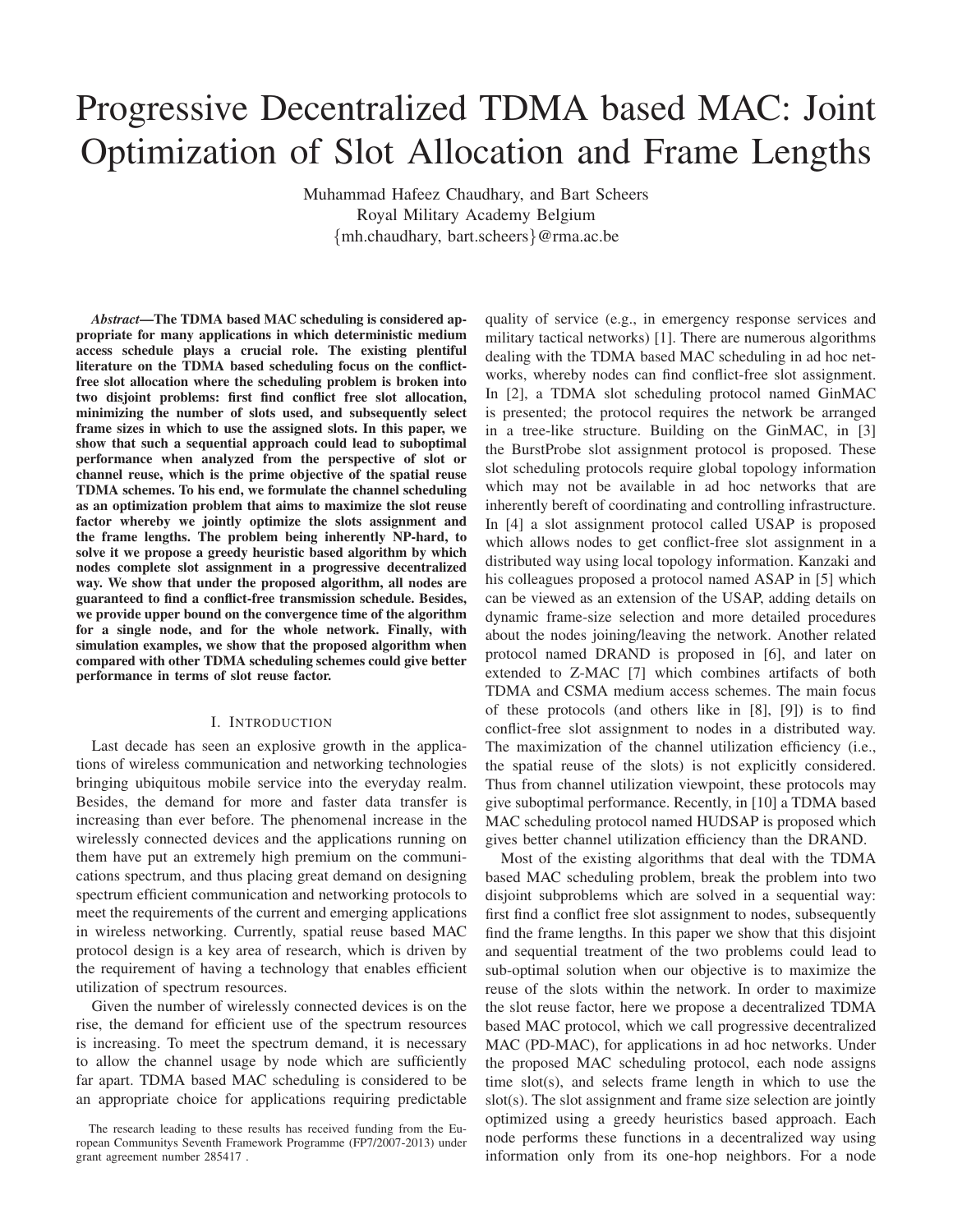to join the network, the protocol assumes at least one of its neighbors already has joined the network. For a newly deployed network this requirement means we need to seed the network. Concretely that means, one node (could be any node) is selected as the seed node which directly assigns slot(s) and selects frame length, and starts transmitting messages to announce ownership of the assigned slots. Then the neighbors of the this node assign slots and select frame lengths. The process is repeated progressively until all nodes complete slot assignment. The proposed protocol ensures conflict free channel access schedule among all nodes. The convergence time of the PD-MAC for a new node  $i$  is upper bounded by  $O(\lambda_i)$ , where  $\lambda_i$  is a parameter related to the node degree. Overall convergence time for the whole network is upper bounded by  $O(d\lambda)$ , where  $\lambda$  is the maximum node degree encountered in the network, and  $d$  diameter of the network connectivity graph.

The remainder of the paper is organized as follows. Section II presents preliminaries and the problem formulation. Section III outlines solution to the scheduling problem. Towards the end, Section IV evaluates the performance of the proposed protocol with some simulation examples and implementation on the USRP based test platform. And, finally, Section V provides concluding remarks.

## II. PRELIMINARIES AND PROBLEM FORMULATION

In the proposed TDMA based MAC protocol, each node allocates time slot(s) and selects its frame length within which to use the slot(s). The slot allocation and the frame size selection works in a joint way at each node. The objective of the considered MAC scheduling scheme is to maximize the reuse of the slots with the constraint that no two nodes within a two-hop neighborhood assign the same slot. We consider a network in which network connectivity is given by an un-directed graph  $G(\mathcal{N}, \mathcal{E})$ , where N and E be the set of nodes and the set of edges among the nodes, respectively. The cardinality of  $N$ , i.e.,  $|N|$  denotes the number of nodes in the network and let it be denoted by  $N$ . An edge exists between nodes  $i$  and  $j$  if and only if they are reachable from each of them, i.e.,  $(i, j) \in \mathcal{E}$  and  $(j, i) \in \mathcal{E}$ . The set of onehop neighbors of a node i is defined as  $\mathcal{O}(i) = \{j : (i, j) \in$  $\mathcal{E}, \forall j \in \mathcal{N} \}$  and the set of two-hop neighbors of the node i is defined as  $\mathcal{T}(i) = \left\{ \bigcup_{j \in \mathcal{O}(i)} \mathcal{O}(j) \setminus \{i\} \cup \mathcal{O}(i) \right\}$ . The set of all nodes in the contention area of the node  $i$  is defined as  $\mathcal{C}(i) = \{i\} \cup \mathcal{O}(i) \cup \mathcal{T}(i).$ 

We wish to maximize the communication channel utilization among the nodes. In most of the existing studies, the problem of TDMA based MAC design is broken into two subproblems:

- 1) Minimize the number of slots used in the networks, and
- 2) Select frame lengths in which to use the assigned slot(s) to each node.

The two problems are sequentially solved. Where, often the former problem is casted as a graph coloring problem. Given the graph  $G(\mathcal{N}, \mathcal{E})$ , coloring of nodes can be viewed as a mapping  $f : \mathcal{N} \mapsto \mathcal{S}$ , where S is the set of colors (which corresponds to slots), usually represented by a small set of positive integers. In this setting, the slot allocation problem is to find the solution to the following problem:

minimize  $|\mathcal{S}|$ ,

subject to  $s_i \neq s_j$ , for  $s_i, s_j \in \mathcal{S}$ ,  $i, j \in \mathcal{C}(i)$ ,  $\forall i, j \in \mathcal{N}$ . (1)

However, finding an optimal solution of this problem is NP-hard [11], [12]. To this end, in the literature, heuristicbased suboptimal solutions are proposed that vary in the level of suboptimality, the convergence time, and the message overhead. For instance, in [13], three *greedy* heuristic-based slot assignment procedures are proposed: namely, the RAND (random), the MNF (minimum neighbor first), and the PMNF (progressive minimum neighbor first). The basic principle underlying each of these schemes is essentially the following: first, give a unique label to each node, and then assign slots to nodes in decreasing order of their labels. In RAND, the nodes are labeled in a random way; in MNF, the node with minimum number of neighbors is labeled first; and in PMNF, the nodes are labeled as in MNF with a difference that after labeling a node, the node and its edges are removed. Effectively that means, at each step, among the nodes that have not been assigned slot yet, the RAND takes a node at random and allots time slot to it; the MNF takes the node with maximum number of neighbors and allots slot to it; and the PMNF first removes the nodes and the associated edges that have already been assigned slots, then within the updated network assign slot to the node with maximum number of neighbors. The problem with these schemes is that they require knowledge of the global network topology; that is, they are centralized schemes. For ad hoc networks, distributed or decentralized schemes are sought because such networks are devoid of coordinating and controlling infrastructure and the global topology knowledge is hard to come by at individual nodes. For ad hoc networks, distributed versions of RAND (named DRAND) and MNF (named HUDSAP) are proposed in [6] and [10], respectively.

Once all nodes in  $C(i)$  have assigned a slot, the node i selects frame length  $L_i$  in which to use that slot as a function of  $s_{\max}^{(i)} = \max\{s_j : \forall j \in C(i)\}\$ , the *maximum slot number* used within the contention area. Concretely,  $L_i = 2^{a_i}$ , where  $a_i$  satisfies <sup>1</sup>

$$
2^{a_i - 1} \le s_{\text{max}}^{(i)} \le 2^{a_i}, \quad a_i > 0. \tag{2}
$$

This splitting of the TDMA based channel scheduling problem into two disjoint problems, although, ensures conflictfree transmission schedule. However, from the objective of maximizing the channel reuse, the approach could lead to quite suboptimal schedule, as shall be seen in the ensuing discussion.

For a network comprising  $N$  nodes, conflict-free slot allocation can be ensured within a frame length of  $N$  slots, assigning each node a slot without slot reuse. We call such a scheduling scheme as "star-like", due to its equivalence to the star topology. Based on this premise, we define channel/slot reuse factor for slot allocation protocol A as follows:

<sup>&</sup>lt;sup>1</sup>Restricting frame length to the power of two simplifies the scheduling problem.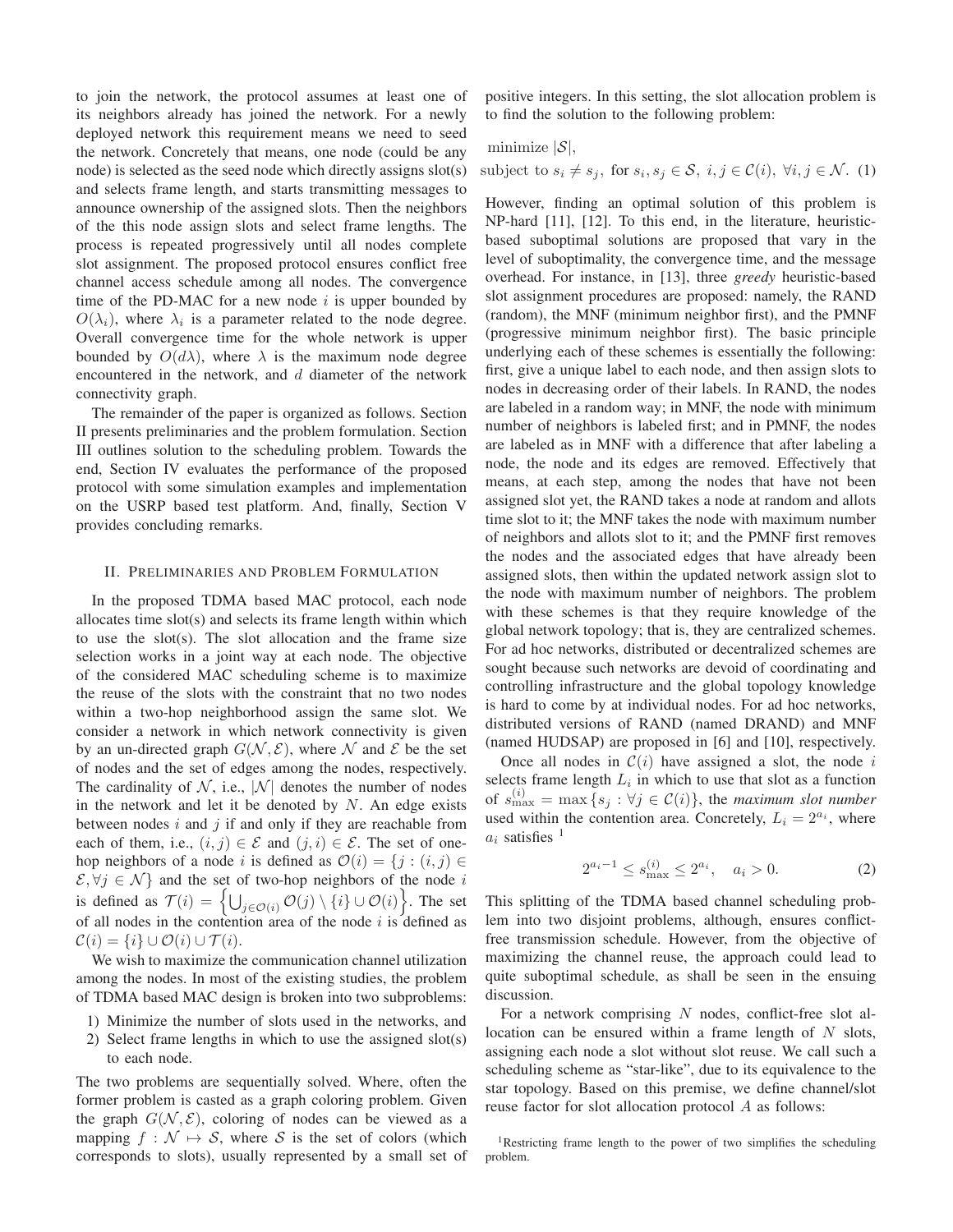

Fig. 1: Example networks.

TABLE I: Comparison of the slot reuse factor of different protocols for network in Fig. 1a.

|               | Node ID  | $\boldsymbol{a}$ | h              | $\overline{c}$ | $\boldsymbol{d}$ | $\epsilon$     |                | 9 | $\boldsymbol{h}$ |
|---------------|----------|------------------|----------------|----------------|------------------|----------------|----------------|---|------------------|
| <b>DRAND</b>  | Slot Nr. |                  | $\overline{2}$ | 3              |                  | $\overline{2}$ | 3              |   | $\overline{2}$   |
|               | L        | 4                | 4              | 4              | 4                | 4              | 4              | 4 | 4                |
|               | $\eta$   | $\overline{c}$   |                |                |                  |                |                |   |                  |
| <b>HUDSAP</b> | Slot Nr. | 3                | 1              | 2              | 3                | 1              | $\overline{2}$ | 3 |                  |
|               | L        | 4                | 4              | 4              | 4                | 4              | 4              | 4 | 4                |
|               | $\eta$   | $\overline{2}$   |                |                |                  |                |                |   |                  |
| PD-MAC        | Slot Nr. | 4                |                | 2              | 4                | 1              | $\overline{c}$ | 4 |                  |
|               |          | 4                | $\overline{2}$ | 8              | 4                | $\overline{c}$ | 8              | 4 | $\overline{2}$   |
|               | η        | 2.5              |                |                |                  |                |                |   |                  |

*Definition 1:* We define *slot reuse factor* for a TDMA based channel scheduling protocol A as follows:

$$
\eta_A = \frac{\xi_A}{N},\tag{3}
$$

where  $\xi_A$  denotes the total number of conflict-free transmissions of scheme  $A$  within a frame length of  $N$  slots.

According to the definition, for the star-like scheme,  $\eta_S$  is exactly one, as each slot is used once within the frame length of N slots. Thus, for instance  $\eta_A = 2.5$  would imply 2.5 transmissions per time-slot, on average in the network. Table I and Table II gives a comparison of the slot reuse factors for three schemes, DRAND, HUDSAP, and PD-MAC; where PD-MAC is the TDMA based protocol proposed in this paper. The slot allocation and frame length selection in DRAND and HUDSAP are based on the two-step procedure outlined earlier. From the tables, we can observe that the proposed scheme could give substantially higher slot reuse factor. As shall be explained in the ensuing discussion, the PD-MAC gives this higher slot reuse factor by jointly optimizing the slot allocation and frame size selection.

## III. JOINT OPTIMIZATION OF SLOT ALLOCATION AND FRAME LENGTHS

In this work our objective is to maximize the slot reuse factor  $\eta$ , which is a function of assigned slots and frame lengths, such that no two nodes in a contention area transmits in the same slot. Concretely, we consider the following optimization

TABLE II: Comparison of the slot reuse factor of different protocols for network in Fig. 1b.

|               | Node ID  | $\alpha$       | b              | $\overline{c}$ | $\boldsymbol{d}$ | $\epsilon$ |                | $\mathfrak{g}$ | $\boldsymbol{h}$ |  |
|---------------|----------|----------------|----------------|----------------|------------------|------------|----------------|----------------|------------------|--|
| <b>DRAND</b>  | Slot Nr. | 1              | $\overline{c}$ | 3              | 1                | 4          | 5              |                | $\overline{2}$   |  |
|               |          | 4              | 8              | 8              | 8                | 8          | 8              | 8              | 8                |  |
|               | $\eta$   | 1.1250         |                |                |                  |            |                |                |                  |  |
| <b>HUDSAP</b> | Slot Nr. | 2              | 3              |                | $\overline{4}$   | 5          | $\overline{2}$ | 3              | 4                |  |
|               |          | $\overline{4}$ | 8              | 8              | 8                | 8          | 8              | 4              | 4                |  |
|               | $\eta$   | 1.3750         |                |                |                  |            |                |                |                  |  |
| PD-MAC        | Slot Nr. | 1              | 4              | 2              |                  | 6          | 14             | 1              | 4                |  |
|               | Τ.       | $\overline{2}$ | 4              | 8              | 2                | 16         | 32             | $\overline{2}$ | 4                |  |
|               | η        |                | 2.2188         |                |                  |            |                |                |                  |  |

problem

maximize 
$$
\eta(s_i, L_i)
$$
  
\nsubject to  $s_i \neq s_j$  for  $i, j \in C(i)$ ,  $\forall i, j \in \mathcal{N}$ ,  
\n $s_i, \log(L_i) \in \mathbb{N}_+$ ,  $\forall i \in \mathcal{N}$ , (4)

where *log* denotes the logarithm to the base 2, and the set  $\mathbb{N}_+$  contains all positive integers. Finding the optimal solution to this scheduling problem is NP-hard. That means, to solve this problem we have to rely on heuristics based approaches where we have to balance trade-off between optimality and computational complexity. Besides, it is desirable that the solution could be implemented in a distributed or decentralized way. In what follows, we propose a greedy optimization approach that works in a decentralized way.

## *A. Algorithm Description*

The proposed algorithm works in rounds. Let  $P_{\kappa}$  be the set of nodes that has completed slot assignment at the end of round  $\kappa$ . The proposed slot assignment works in a progressive decentralized way from a seed node (which could be any node in the network). The seed node assign slot one within frame length of two  $2$ . In the algorithm, each node decides on the slot allocation and frame length selection jointly.

*Definition 2:* All nodes which are one-hop neighbors of the nodes that has completed slot assignment are called the *frontier nodes*. The set of frontier nodes at the beginning of round  $\kappa$ can be defined as

$$
\mathcal{F}_{\kappa} = \bigcup_{l \in \mathcal{P}_{\kappa-1}} \mathcal{O}(l) \setminus \mathcal{P}_{\kappa-1}.
$$
 (5)

At any given time, only the frontier nodes attempt slot assignment, i.e., the nodes in the set  $\mathcal{F}_{\kappa}$ . For working of the proposed algorithm, we make following assumptions.

*Assumption 1:* Each node in the network has a unique ID. *Assumption 2:* Each packet of node i can be successfully delivered to all nodes in  $\mathcal{O}(i)$  provided no other node from  $C(i) \setminus \{i\}$  transmits in this slot.

<sup>&</sup>lt;sup>2</sup>In the optimization problem, it is relatively straightforward to incorporate prioritization mechanism in the assignment of number of slots and frame length to the nodes. For instance, the frame length could be lower bounded to exclude the possibility of a node taking too much channel bandwidth.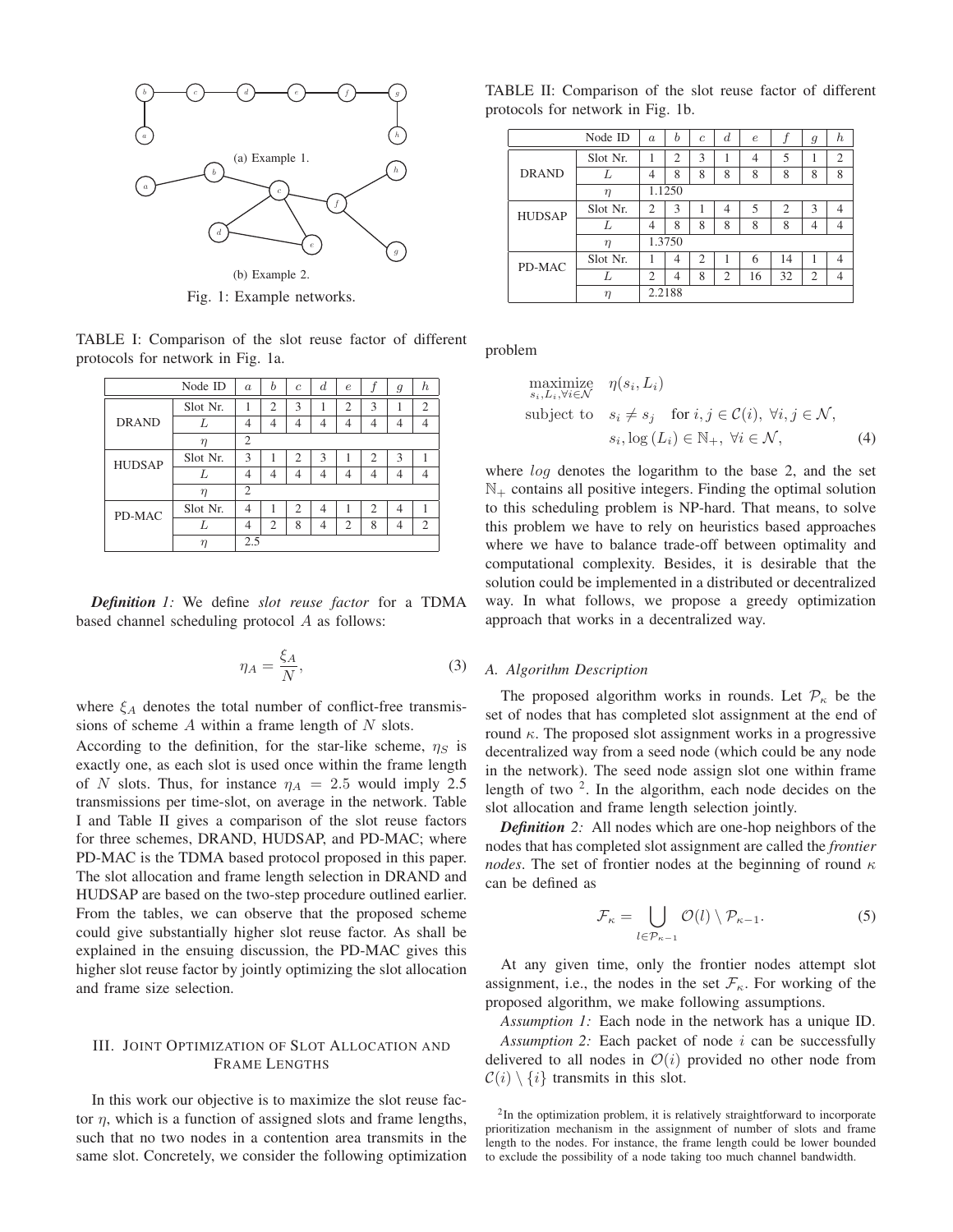# **Algorithm 1** Construct SAV

1: Let *i* be a node belonging to  $\mathcal{P}_{\kappa} \cup \mathcal{F}_{\kappa}$ . 2: Listen to the ongoing slotted transmissions. 3: **if**  $i \in \mathcal{F}_\kappa$  and successfully received a valid packet **then** 4: Set the size of  $a_i$  to the frame length in the received packet, slot index  $\iota = 1$ , and  $a_i(\iota) = 1$ . 5: **end if** 6: **if**  $i \in \mathcal{P}_\kappa$  **then** 7: Set size of  $a_i$  to  $L_i$ ,  $\iota = s_i$ , and set  $a_i(\iota) = 1$ . 8: **end if** 9: **while**  $i \in \mathcal{P}_{\kappa} \cup \mathcal{F}_{\kappa}$  **do** 10: Increment the slot index  $\iota$ 11: **if** Successfully received a valid packet **then** 12: **if** Received frame length  $>$  length of  $a_i$  then 13: Reset size of  $a_i$  to the frame length in the received packet. 14: **end if** 15: Set  $\iota = \iota \mod \text{length}(\mathbf{a}_i)$  and  $\mathbf{a}_i(\iota) = \mathbf{a}_i(\iota) + 1$ . 16: **else** 17: Set  $\iota = \iota \mod \text{length}(\mathbf{a}_i)$ . 18: **end if** 19: **end while**

*Assumption 3:* Each node  $i \in \mathcal{P}_\kappa$ , always transmits a packet in its assigned slot according to its frame length. The packet contains frame length information.

*Remark 1:* The first assumption ensures that all nodes in the network are uniquely distinguishable. The second assumption guarantees the quality of underlying physical layer communication. The last assumption serves dual purpose: firstly, it ensures ownership of the slot and secondly, the new node joining the network can use the slot boundary to do time synchronization. In essence, a node joining the network, can simultaneously do time synchronization and slot allocation. Any node that hears the time-slotted transmissions on the given channel can synchronize its clock using slot boundary as a reference. The time synchronization can be maintained in a perpetual way as long as the node hears valid transmissions on the channel [14].

Each node  $i$  that either has completed slot assignment or is a frontier node maintains information: on the maximum frame length used within its one-hop neighborhood and the slot activity within that frame length. All this information is put in a vector which we call *slot activity vector* (SAV), denoted by  $a_i$ . Being limited to one-hop neighborhood, the slot activity is passively built by the node by listening to the ongoing transmissions. Besides, each node *asynchronously* builds its SAV inasmuch as the node needs not to know the beginning of the frames of its one-hop neighbors. While building SAV, node  $i$  sets its length to the maximum frame length within its active one-hop neighbors, i.e.,  $\mathcal{P}_{\kappa} \cap \mathcal{O}(i)$ . The routine to build SAV is outlined under Algorithm 1.

To assign slot and select frame length, the nodes in  $\mathcal{F}_\kappa$ runs the PD-MAC algorithm which works in rounds, where each round is divided into two subrounds. The algorithm is independently executed on each node.

- In first subround, node  $i \in \mathcal{F}_{\kappa}$  builds its SAV  $a_i$  using Algorithm 1. To do that, the node listens to the ongoing transmissions for a certain duration selected at random. For all slots in which it detects valid transmissions are marked as occupied whereas all others are taken as free/inactive slots. In building the SAV, its size is set to the maximum frame length currently observed by the node.
- After building its SAV, in the second subround, the node tentatively selects frame length and one of the inactive slot to be used within that frame length. The constraints in making this selection are the following:
	- **–** the frame length must be an integer power of two, and
	- **–** at least one slot must remain inactive within the selected frame length, should the selected slot be activated.

Next, the frontier node attempts to assign the selected slot and frame length. For this it sends *slot assignment request* (SAR) packet to all its active neighbors in the selected slot. After sending the request, the node waits for the response from its neighbors. If the requested slot is not used by any of the nodes in  $\mathcal{T}(i) \cap \mathcal{P}_{\kappa}$ , then all nodes in  $\mathcal{O}(i) \cap \mathcal{P}_{\kappa}$  will receive this packet and will respond. However, if this slot is used by any node in  $\mathcal{T}(i) \cap \mathcal{P}_{\kappa}$ , then some of the nodes in  $\mathcal{O}(i) \cap \mathcal{P}_{\kappa}$  will not listen this packet and thus would not respond. When a node  $j \in$  $\mathcal{O}(i) \cap \mathcal{P}_{\kappa}$  receives a SAR packet, the node will prepare its response. The procedure to do so is outlined hereunder.

**–** The node checks if granting this request would leave at least one slot free within its SAV. If results of this check is affirmative yes, then the node checks if it can suggest to use this slot in a frame length of less than what is proposed by the requesting node. To do this, The node computes the maximum period of inactive slots within its SAV, starting from and ending at the requested slot. Let the period be  $p_i$ . The node suggested frame length  $\hat{L}_i^j$  must statisfy

$$
\hat{L}_i^j = 2^{b_i} \ge p_i, \quad \text{where } b_i \ge 1,
$$
 (6)

that is, the periodicity  $p_i$  gives a lower bound on the frame length that the node can allow. In this case, the node response will be in the form of a packet, called *slot assignment grant* (SAG) packet containing following parameters: slot index, proposed frame length. In this case, the proposed frame length is either the same as requested or less by a factor which shall be an integer power of 2.

- **–** If granting the requested slot does not leave at least one slot free in its SAV, the node calculates frame length (increasing in multiple of 2) within which allowing that slot would leave at least one slot free and send SAG packet to the node. In this case the proposed frame length will be greater than what is requested.
- **–** After sending SAG packet, the responding node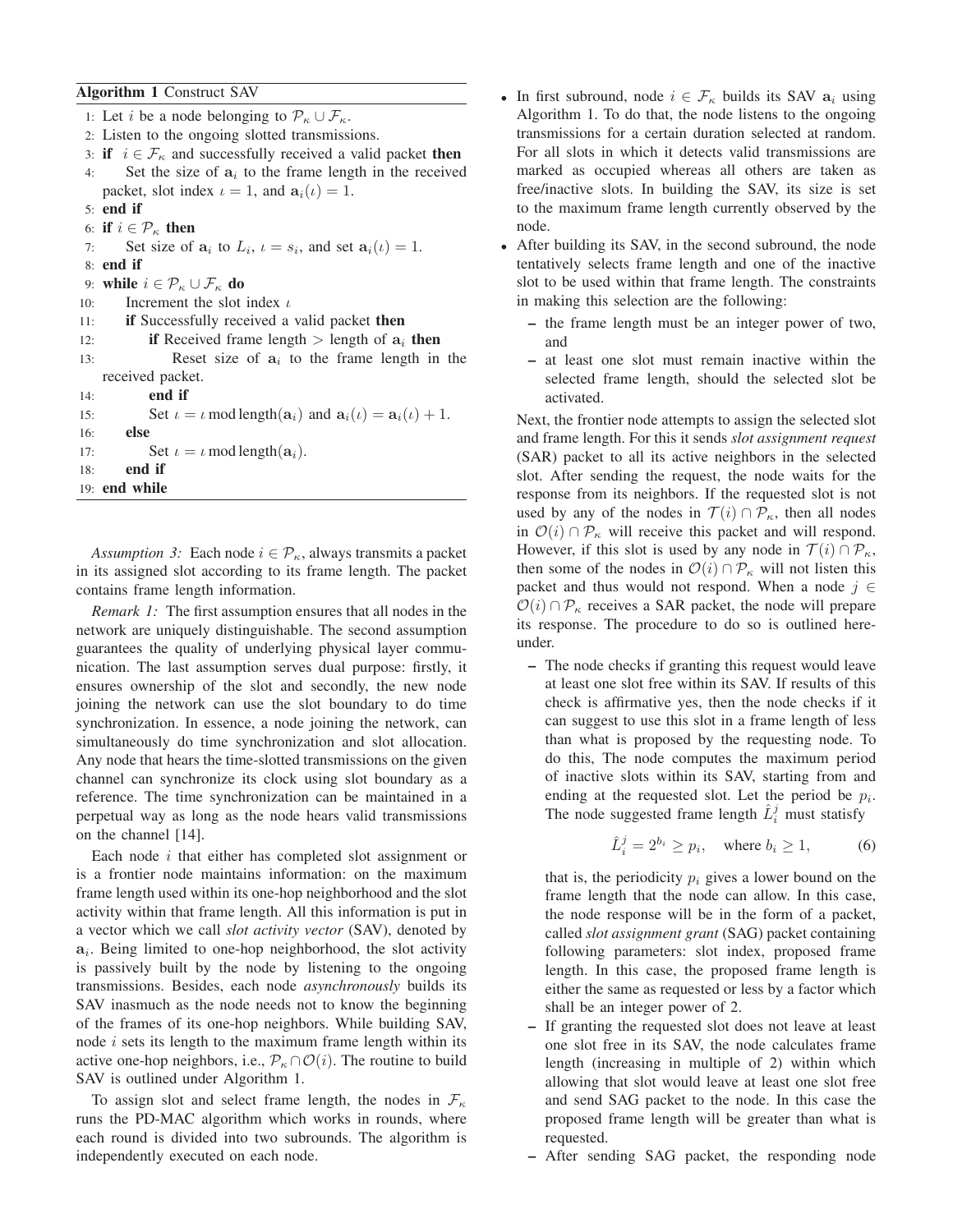will hold this slot until further notification from the requesting node or for a particular time out period, a system design parameter. During this time, should the node receives SAR packet from any other node, it will not grant this slot.

If the node i receives SAG response from all of its active one-hop neighbors, that is, from all nodes in  $\mathcal{O}(i) \cap \mathcal{P}_{\kappa}$ , it can assign the requested slot. To decide on its frame length, the node  $i$  collates suggested frame lengths as follows:

$$
L_i = \max\{\hat{L}_i^j : \forall j \in \mathcal{O}(i) \cap \mathcal{P}_\kappa\}.
$$
 (7)

Following this step, the node i sends out a *slot assignment confirmation* (SAC) packet in the selected slot, notifying its neighbors of its assignment of the slot and the frame length. However, if the node  $i$  does not receive SAG from all of its active neighbors during a randomly chosen duration, the node sends out a *slot assignment failure* (SAF) packet, notifying its neighbors to release this particular slot for assignment to other nodes. In this case, the node, sequentially tries to assign the remaining inactive slots. If it fails to assign any inactive slot, the node  $i$  would conclude that all of the inactive slots are used by its active two-hop neighbors, i.e., nodes in  $\mathcal{T}(i) \cap \mathcal{P}_{\kappa}$ . This scenario will arise when introduction of node  $i$  produces a *cycle* within its contention area (i.e., in  $\mathcal{C}(i)$ ). This could happen when node  $i$  has two or more active one-hop neighbors. In this case, to assign slot, node  $i$  will do the following:

- **–** For the slot for which the node i received response from maximum number of its active one-hop neighbors, the node i sends out a *slot release request* (SRR) to its one-hop neighbors. Upon receiving the SRR packet, the nodes in  $\mathcal{O}(i) \cap \mathcal{P}_{\kappa}$  forwards this request to nodes in  $\mathcal{T}(i) \cap \mathcal{P}_{\kappa}$ .
- **–** Upon receiving the SRR, the node in the set  $\mathcal{T}(i)$  ∩  $P_{\kappa}$  which is using this slot, will release this slot by doubling its frame length, and using this slot only in the second half of its new frame length. After completion of this step, the node  $i$  would receive response to its SAR message from all of its active one-hope neighbors, and thus would succeed in assigning a slot.

*Remark 2:* The PD-MAC at each node only uses information from its one-hop neighbors. Only the frame length information are exchanged among one-hop neighbors through explicit messages. The information on the assigned slots are passively learned by listening to the ongoing transmissions. Besides, for joint slot and frame length assignment all but one control messages are exchanged with one-hop neighbors. The only control message that need to be routed to the two-hop neighbors is the SRR packet.

## *B. Algorithm Analysis*

In this section, we first show that the algorithm is guaranteed to produce a conflict-free slot assignment among nodes under the given constraints. Afterwards, we give bounds on the expected convergence time in which a single node as well as the whole network would complete slot assignment.

*Proposition 1:* The PD-MAC is guaranteed to find a conflict free slot assignment for each node.

*Proof:* Once a node i has assigned a slot and has selected a frame length, its assigned slot would not be used by any node in its contention area, i.e.,  $C(i) = C(i) \setminus \{i\}$ . According to the PD-MAC, in round  $\kappa$ , node i will assign the slot and the frame length only if it does not cause conflict with nodes in  $C(i) \cap \mathcal{P}_{\kappa}$ . Once it has assigned the slot, in the subsequent rounds, its inactive one- and two-hop nodes, i.e.,  $\mathcal{C}(i)\setminus \mathcal{P}_{\kappa}$  will succeed in assigning slots only if that do not cause conflict with the assignment of node i. All in all, PD-MAC ensures that no two nodes in  $C(i)$  will use same slots.  $\Box$ 

*Proposition* 2: For a new node i, the convergence time of the PD-MAC, in terms of number of rounds, is upper bounded by  $O(\lambda_i)$ , where  $\lambda_i = |C(i) \setminus \mathcal{P}_{\kappa}|$ , the number of one and twohop neighbors excluding active neighbors, when it first time becomes the frontier node.

*Proof:* The node *i* starts executing PD-MAC in a round  $\kappa$  when it becomes a frontier node. During each subsequent round at least one node from  $C(i) \setminus \mathcal{P}_{\kappa}$  would assign a slot, on average. So the time for the node  $i$  to assign a slot after becoming the frontier node is upper bounded by  $\lambda_i$ , where  $\lambda_i < |C(i)|$ .  $\Box$ 

*Proposition* 3: The convergence time, in terms of number of rounds, of the PD-MAC for a random but connected planar network graph  $G(\mathcal{N}, \mathcal{E})$  is upper bounded by  $O(\lambda d)$ , where  $\lambda$ and d, respectively, denotes the maximum node degree in the network, and diameter of the graph.

*Proof:* According to Prop. 2, the convergence time of the PD-MAC for a single node can be upper bounded by  $O(\lambda_i)$ . Building on that argument, it is relatively straight forward to show that the total number of rounds required to find slot assignment for all nodes in G is upper bounded by  $\lambda d(o) \leq$  $\lambda d$ . Where  $d(o)$  is a measure of the eccentricity of the seed node, denoted by o. The eccentricity is defined as follows  $d(o) = \max_{\forall v \in \mathcal{N}} \epsilon(o, v)$  in which  $\epsilon(o, v)$  measures the shortest path, in number of hops, between nodes  $o$  and  $v$ . The term  $d$  denotes the diameter of the graph which is given by  $d =$  $\max_{i} d(o)$ ; and  $\lambda = \max \{|\mathcal{C}(i)| : \forall i \in \mathcal{N}\} \geq \max \{\lambda_i : \forall i \in \mathcal{C}\}$ ∀o∈N N }. Г

The requirement of the seed node is essential for the algorithm to work on a network where no node has yet assigned a slot. This requirement is not limiting the usability of the algorithm; in most of the practical networks, for instance, in ad hoc sensors networks there is usually a fusion node or gateway node through which the user of the network interacts with the network. This fusion node can act as the seed node. In other networks, for example in military tactical ad hoc networks the group commander node can act as the seed node. In a network where some nodes has already assigned slots, in that network, there is no need of a seed node. The new nodes can simply join the network using the procedure outlined in the preceding section. So in essence, the need of a seed node would not be seen as a limiting factor in majority of the applications. Rather the requirement of the seed node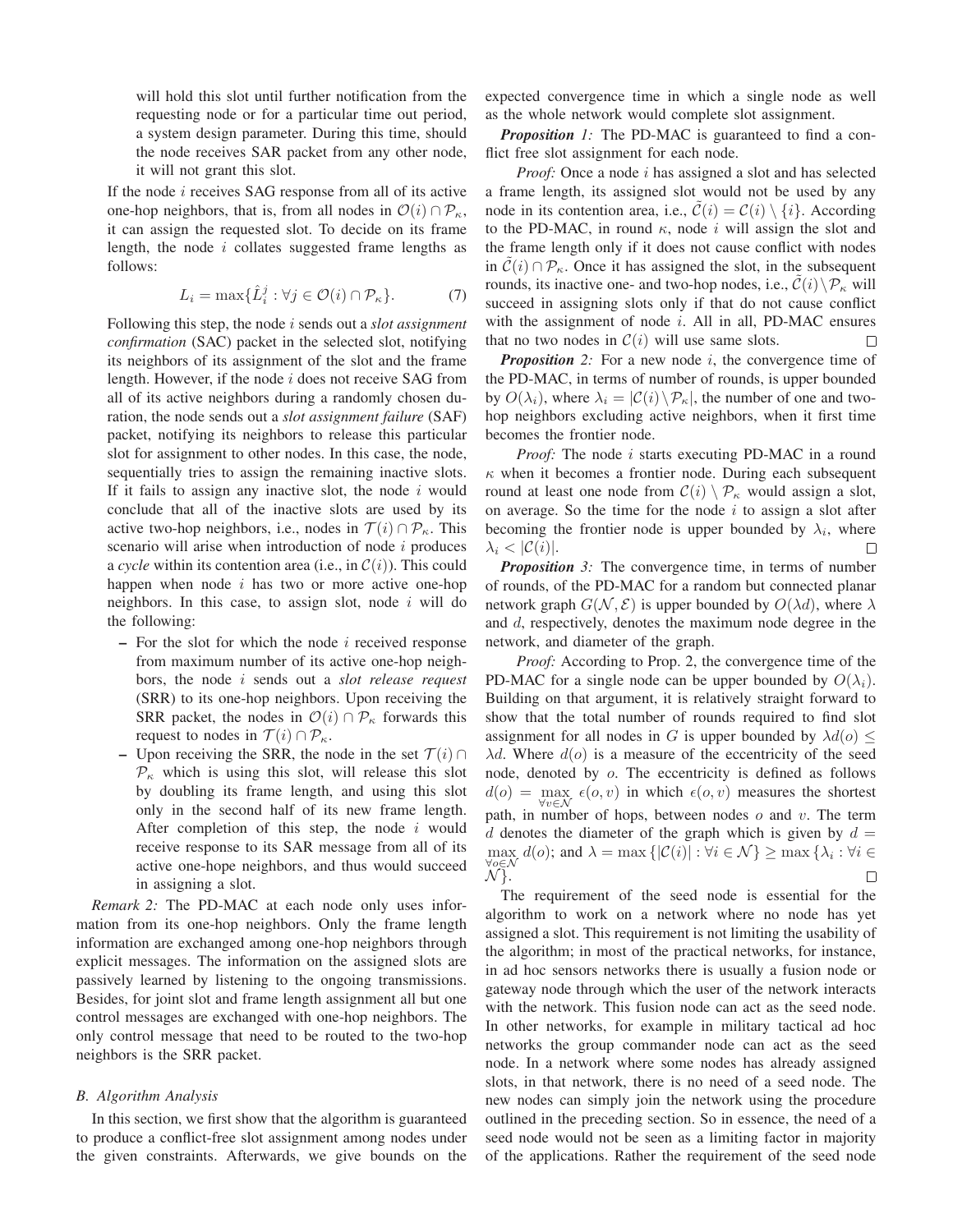provides the flexibility to control how the slot assignment is done among the nodes. For example, the seed node and the nodes around it would be the first nodes to assign slots, so we can give them freedom to assign as many slots as they need. In the context of the sensors networks, where data flows from the sensors towards the fusion center, there nodes near the fusion center need more slots (or shorter frame lengths) to forward data coming from the other sensor nodes. There the control provided by the seed node could be beneficial. Apart from that, the availability of the seed node, can be used to do time synchronization, where all nodes try to synchronize their clocks with the clock of the seed node using it as the root node in a fashion described in the TPSN protocol by exchanging time stamped messages [15].

## IV. PERFORMANCE EVALUATION

In this section, with some numerical experiments, we evaluate slot reuse factor of the proposed PD-MAC protocol and compare its performance with the centralized schemes RAND and MNF of [13]. Note that HUDSAP is proven to achieve the same channel utilization efficiency as MNF [10] and the DRAND as RAND [6]; that is why comparison of PD-MAC with HUDSAP and DRAND is not performed here. We generate a randomly connected network deployed in a planar region. To generate the network, we deploy nodes in a 200 by-200 planar region and to generate a connected network we use the spatial network model from [16]. For performance evaluation, we consider a network comprising  $N$  nodes, where for convenience  $N$  is restricted to be a multiple of two. Each point in the numerical results is obtained by averaging over 100 random deployments. For the PD-MAC, we vary the seed node from 1 to N and calculate the maximum, minimum, and average slot reuse factor over the seed nodes. In MNF and RAND, the two-step scheduling procedure is used for the slot assignment and frame length selection. Besides, in RAND, the nodes are always ordered as 1 to N.

Obtained results are plotted in Fig. 2. From the figure, we can observe that the proposed slot scheduling scheme could achieve substantially higher slot reuse factor compared to the given MNF and RAND based schemes. For instance, when  $N = 256$ , the PD-MAC could allow approximately 10 more transmissions per slot than the MNF and RAND. This higher channel reuse is realized by jointly optimizing the slot allocation and the frame length selection. As a result, we can conclude that the sequential two-step MAC scheduling methods—first assigning slots to nodes and then selecting frame lengths—are inefficient when we aim to maximize the channel reuse factor. The slot reuse could be improved by joint optimization of the slot allocation and frame length selection. From Fig. 2 we can also see that the seed node do have an impact on the achieved slot reuse factor. However, under the PD-MAC, the minimum achieved slot reuse factor, over all possible seed nodes, is still noticeably better than the other schemes. This observation underlines the robustness of the protocol to the seed node selection.

We have implemented the PD-MAC protocol on a USRPbased test platform. The MAC protocol, underlying physical



Fig. 2: Slot reuse factor comparison for different schemes.

and application layers are programmed in C++ language in Qtcreator development environment. Fig. 3 shows screen shots captured from a real-time spectrum analyzer for a three-node network. The first screen shot shows when there is only one node in the network which occupies the first slot in a frame length of two. Subsequently, when the second node joins the network, it occupies the second slot in a frame length of four. When the third node arrives, it occupies the forth slot in a frame length of eight. For time synchronization, the nodes use slot boundaries of the ongoing transmissions on the channel as a reference as mentioned under Remark 1 and further discussed in [14], where we show that the nodes can stay synchronized in a perpetual way insomuch as there are valid transmissions on the channel. As a part of our planned work, currently, we are working on extending the implementation to a multi-hop network topology.

## V. CONCLUDING REMARKS

The TDMA based MAC scheduling is considered to be appropriate for many applications in which deterministic medium access scheduling is crucial. The plentiful literature on the TDMA based scheduling focuses on the conflict-free slot allocation. In those works, the problem of TDMA scheduling is broken into two disjoint problems which are sequentially solved: first find conflict free slot allocation, minimizing the number of slots used, and subsequently select frame sizes in which to use the assigned slots.

In this work, we showed that such an approach could lead to suboptimal performance when analyzed from the perspective of slot or channel reuse factor, which is the prime objective of the spatial reuse TDMA schemes. The paper formulates the optimization problem in which we aim to maximize the slot reuse factor whereby we jointly optimize the slots assigned to nodes and the frame length in which to use the assigned slots. The problem being inherently NP-hard, to solve it we proposed a greedy heuristic based solution according to which nodes complete slot assignment in a progressive decentralized